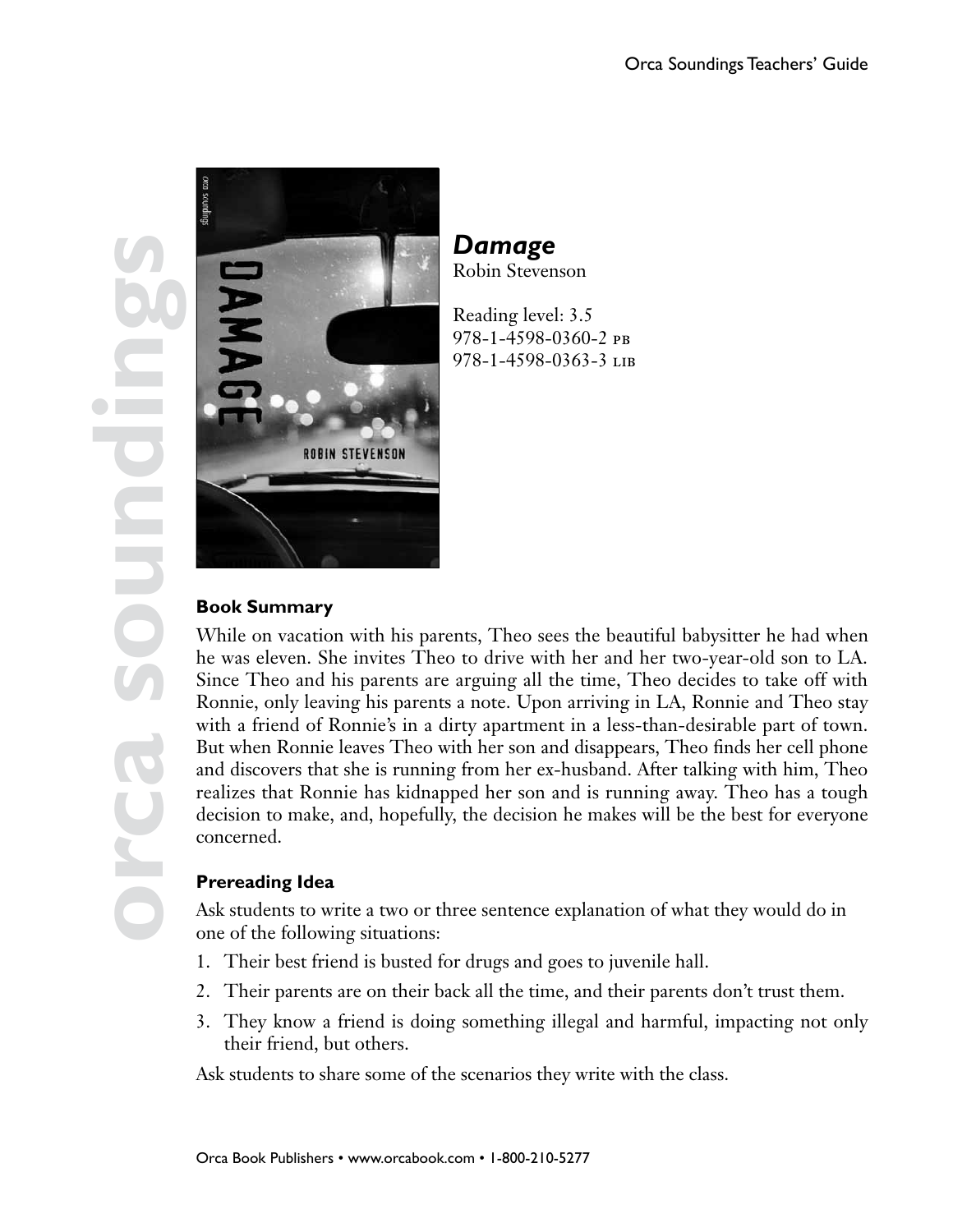### **Connecting to the World—Writing and Research Ideas**

- Theo dreams of working in the motion picture industry making animated movies. When he was eleven, he made stop-motion animated films with his action figures. Ask students to investigate the techniques used to make stop-motion animated movies and, in groups, have students write a script for a short movie using characters of their choice. Have students film their stop-motion movies and present them to the class.
	- In chapter 11, Max tells Theo that "Most kidnappings are committed by the noncustodial parent." Ask students in small groups to investigate noncustodialparent kidnappings and to either verify or refute Max's statement. Students should research the prevalence of kidnappings, penalties and long term consequences of kidnapping, preventative government measures, and alert systems designed to locate kidnapping victims within the window immediately after the kidnapping. Have students create a public information brochure designed with parents of divorce as its audience. Have students post their brochures at school and community sites.

#### **Connecting to the Text—Elements of the Novel**

### *Characterization*

When the story is over, the reader often wonders what happens to the characters after the last page is turned. Making sure that they stay true to the character's personality, ask students to select a character in *Damage* and to write a monologue revealing what happens to that character after the story's end. Ask students to assume the voice of the character and to perform their monologues for the class. Post monologues in the classroom or bind for the classroom library.

## *Plot*

The plot of this story would be effective as a movie screenplay. As a class, determine which famous actor would play each part. Then, divide the class into thirteen groups, and assign each group a chapter to rewrite as a movie script, including stage directions. When completed, combine the chapters to make one script, and have students practice and perform the screen play.

#### *Theme*

With a partner, ask students to determine and to write the theme of the book based on the changes brought about in Theo and Ronnie through their adventure together. Once students have written the theme, ask them to go to www.quotationspage.com. Have students find a quote that best fits the theme they have written. Students should write the quote representing their theme on poster board and then add elements from the novel to support their selection: quotations from the text, drawings and/or illustrations that support the theme, a timeline of events, etc. Display the thematic posters in the classroom.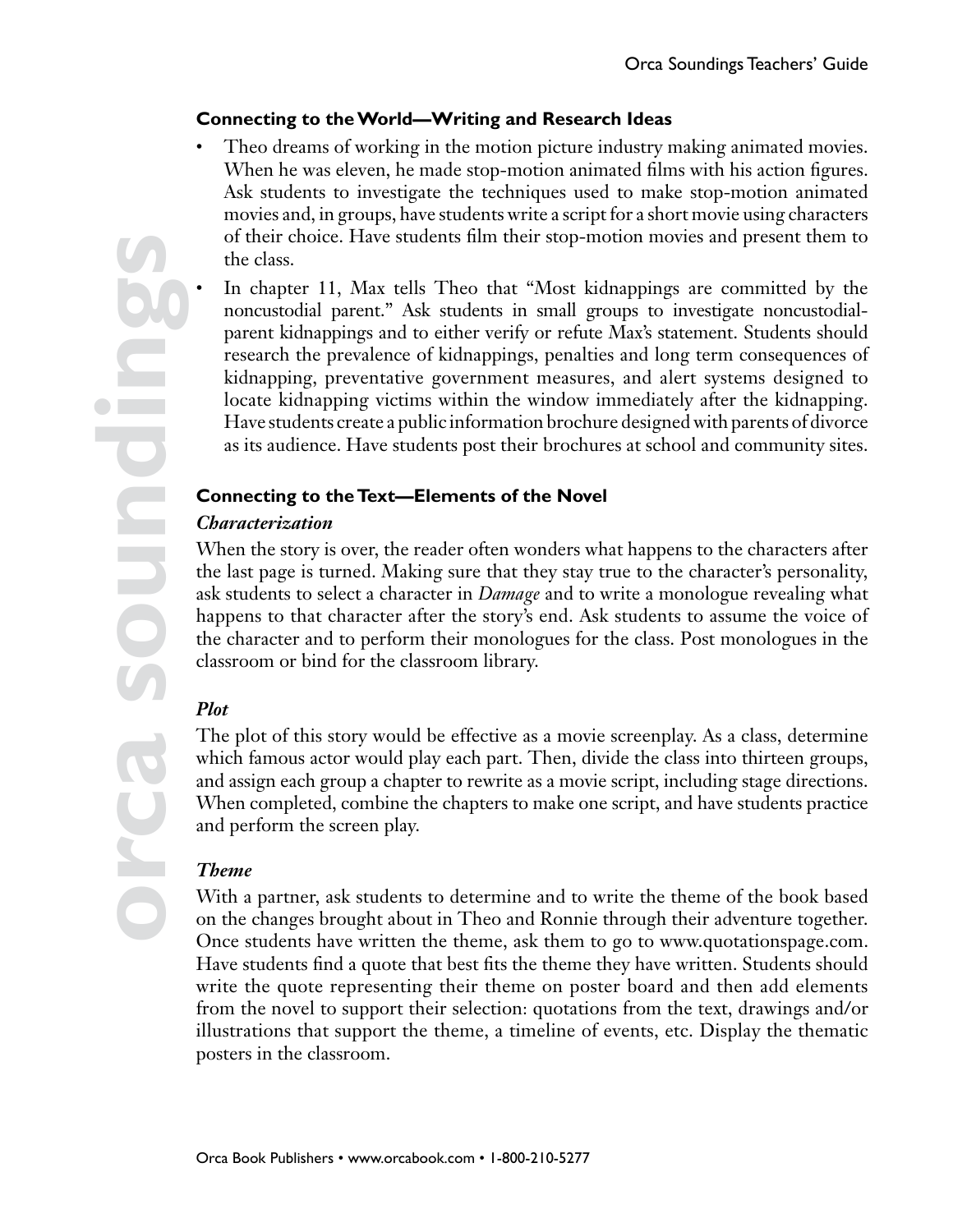### **Connecting to the Students—Discussion Questions**

- 1. Theo's parents assume he is guilty of drug use because his friend was busted with marijuana. What does it say about Theo's character that he stood by his friend?
- 2. How does Theo justify leaving with Ronnie even though he knows his parents will be upset
- 3. Theo's mom frequently uses the phrase, "It's time to face the music" (ch.2, ch. 5). When does Theo finally understand what she means? Why does Theo use the phrase?
- 4. Soon after Theo and Ronnie leave, what causes him to have doubts about his decision?
- 5. What impact does Zach have on Theo? How does Theo help Ronnie with Zach? What do Theo's actions say about his character?
- 6. What does Theo learn about Ronnie from Max and Joelle that forces him to see the situation as it really is?
- 7. What does Theo learn about his life through his experience with Ronnie? How does Darrell shed some light on their parents that helps Theo understand their attitude?
- 8. What decision does Ronnie make that could possibly change her life? How does Theo help her make the decision?

## **Writer's Craft**

#### *Vocabulary Enrichment*

Ask students to look at the list of words below and to find them in the book. Have students work with a partner to select one of the vocabulary words and determine its meaning from context clues in the sentence. Then have students create a mini-poster for the word; students should include synonyms, antonyms, an original sentence using the word, and an illustration. Display mini-posters in the classroom as part of a word wall.

| Compelled $(ch. 1)$<br>Dregs $(ch. 6)$ | Plummeted (ch. 10)<br>Scowled (ch. 9) |  |
|----------------------------------------|---------------------------------------|--|
| Foreboding (ch. 5)                     | Subsided (ch. 8)                      |  |
| Infuriating $(ch. 9)$                  | Vulnerability (ch. 12)                |  |